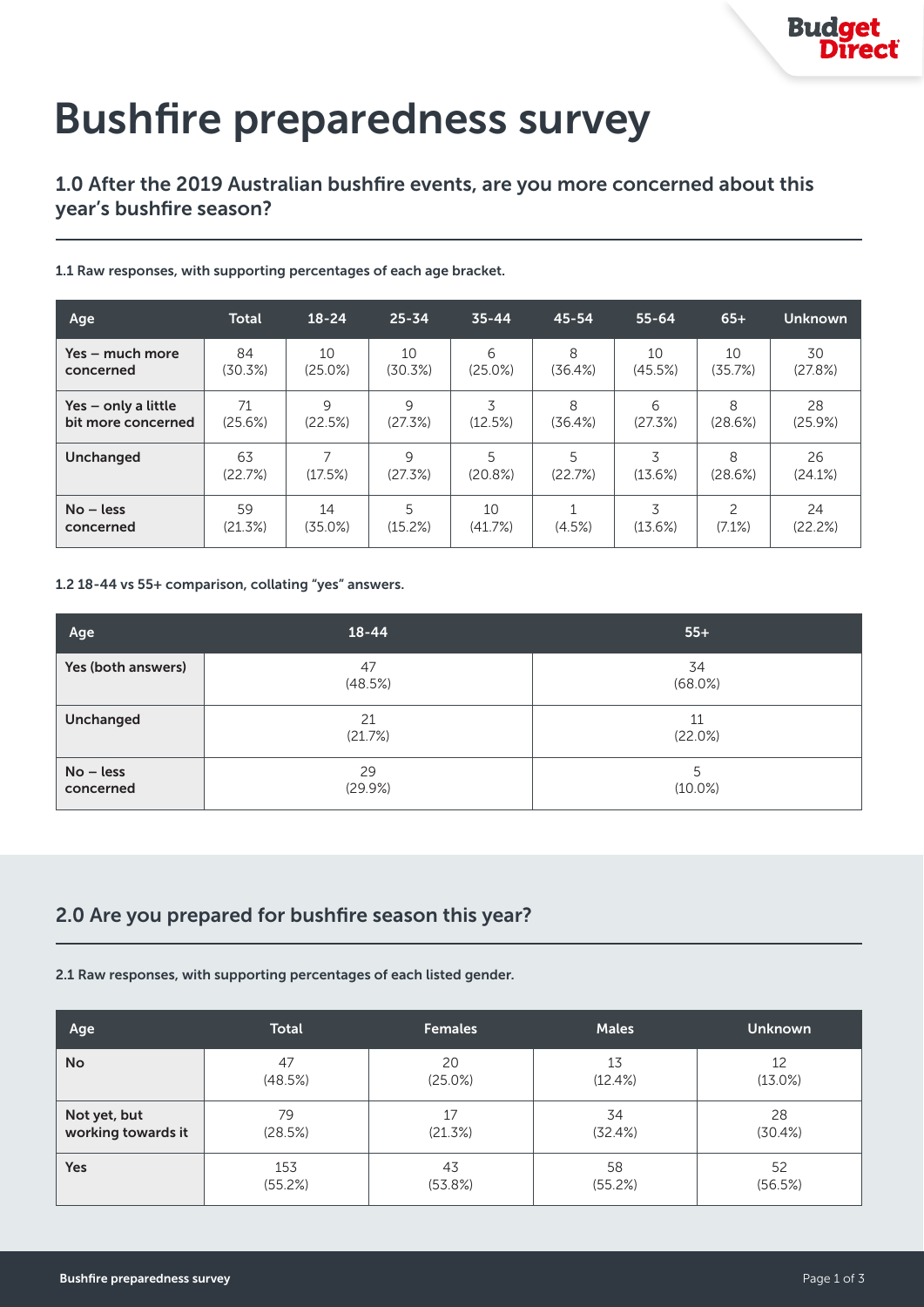## 3.0 In the event of a bushfire, if you had enough time to evacuate, would you choose to leave or stay?

#### 3.1 Raw responses, with supporting percentages of state

| <b>State</b>                        | <b>Total</b>   | <b>ACT</b>   | <b>NSW</b>    | <b>NT</b>             | <b>QLD</b>    | <b>SA</b>     | <b>TAS</b>               | <b>VIC</b>    | <b>WA</b>        | Unk.        |
|-------------------------------------|----------------|--------------|---------------|-----------------------|---------------|---------------|--------------------------|---------------|------------------|-------------|
| Leave<br>immediately                | 170<br>(61.6%) | (63.6%)      | 63<br>(60.6%) | $(50.0\%)$            | 26<br>(54.2%) | 12<br>(63.2%) | (33.3%)                  | 43<br>(69.4%) | 17<br>$(63.0\%)$ | $(100.0\%)$ |
| Leave at the<br>last minute         | 56<br>(20.3%)  | 2<br>(18.2%) | 16<br>(15.4%) | 1<br>$(50.0\%)$       | 15<br>(31.3%) | 4<br>(21.1%)  | $\mathcal{P}$<br>(66.7%) | 11<br>(17.7%) | 5<br>(18.5%)     | $(0.0\%)$   |
| Stay and<br>defend your<br>property | 50<br>(18.1%)  | 2<br>(18.2%) | 25<br>(24.0%) | $\Omega$<br>$(0.0\%)$ | (14.6%)       | 3<br>(15.8%)  | 0<br>$(0.0\%)$           | 8<br>(12.9%)  | 5<br>(18.5%)     | $(0.0\%)$   |

#### 3.2 Australia's total, with each state removed

| <b>State</b>                     | AUS -<br><b>ACT</b> | AUS -<br><b>NSW</b> | $AUS -$<br><b>NT</b> | AUS -<br><b>QLD</b> | AUS -<br><b>SA</b> | AUS -<br><b>TAS</b> | $AUS -$<br><b>VIC</b> | $AUS -$<br><b>WA</b> |
|----------------------------------|---------------------|---------------------|----------------------|---------------------|--------------------|---------------------|-----------------------|----------------------|
| Leave<br>immediately             | 61.7%               | 62.4%               | 61.8%                | 63.3%               | 61.6%              | 62.0%               | 59.5%                 | 61.6%                |
| Leave at the last<br>minute      | 20.3%               | 23.1%               | 20.0%                | 17.9%               | 20.2%              | 19.7%               | 20.9%                 | 20.4%                |
| Stay and defend<br>your property | 18.1%               | 14.5%               | 18.2%                | 18.8%               | 18.2%              | 18.3%               | 19.5%                 | 18.0%                |

#### 3.3 Each state compared to Australia's population (excluding that state from Australia's population)

| <b>State</b>                            | <b>ACT</b> | <b>NSW</b> | <b>NT</b> | <b>QLD</b> | <b>SA</b> | <b>TAS</b> | <b>VIC</b> | <b>WA</b> |
|-----------------------------------------|------------|------------|-----------|------------|-----------|------------|------------|-----------|
| Leave<br>immediately                    | $+3.2%$    | $-3%$      | $-19.1%$  | $-14.4\%$  | $+2.5%$   | $-46.3%$   | $+16.5%$   | $+2.2%$   |
| Leave at the last<br>minute             | $-10.4%$   | $-33.5%$   | $+150.0%$ | $+74.5%$   | $+4.5%$   | $+238.3%$  | $-15.2%$   | $-9.2%$   |
| <b>Stay and defend</b><br>your property | $+0.8%$    | $+66.4%$   | 0.00%     | $-22.3%$   | $-13.3\%$ | 0.0%       | -33.9%     | $+2.9%$   |